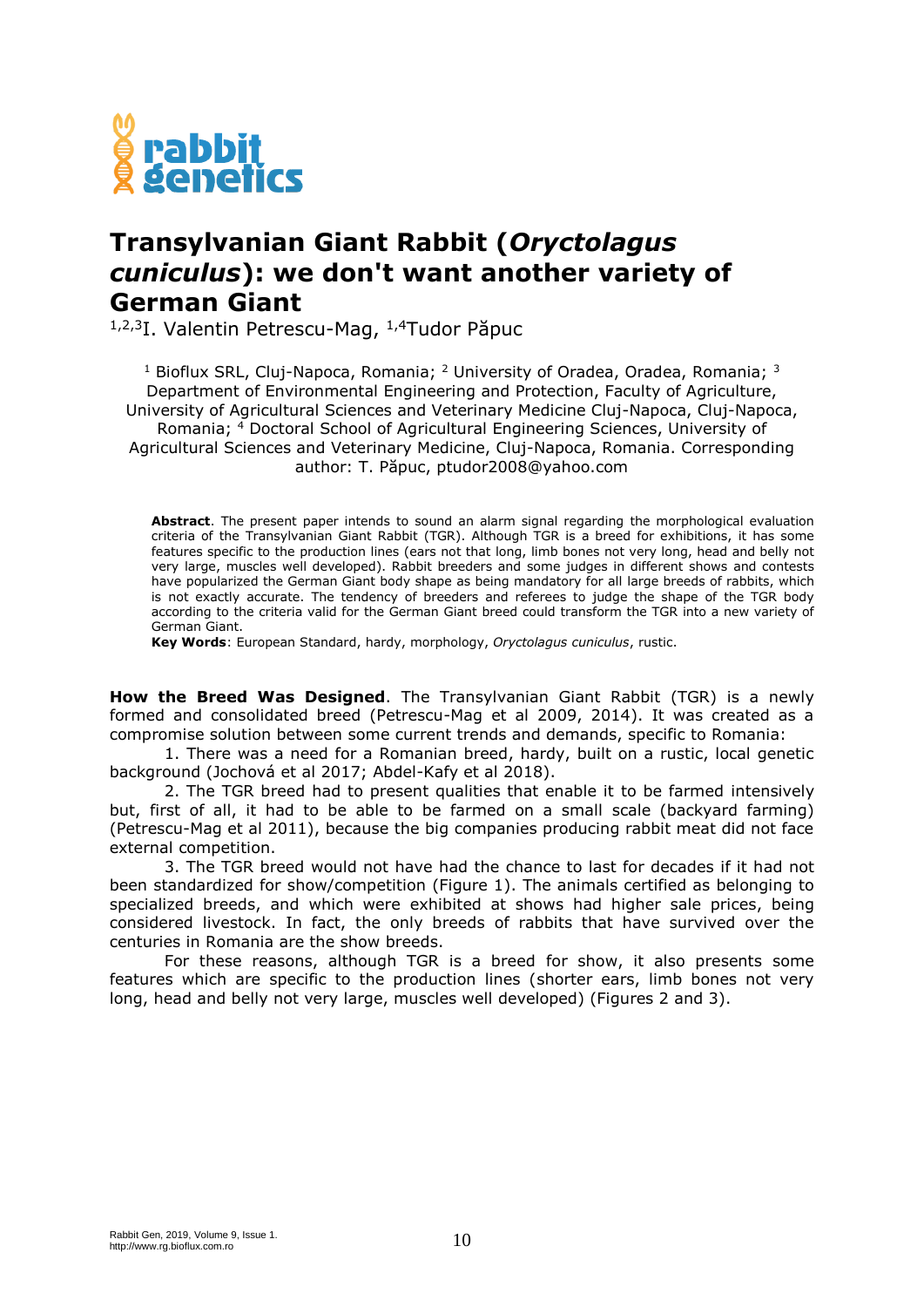

Figure 1. Young Transylvanian Giant Rabbits with good potential for shows (photo credit: Costi Soare).



Figure 2. Black variety of Transylvanian Giant Rabbit (photo credit: Ion Mohora).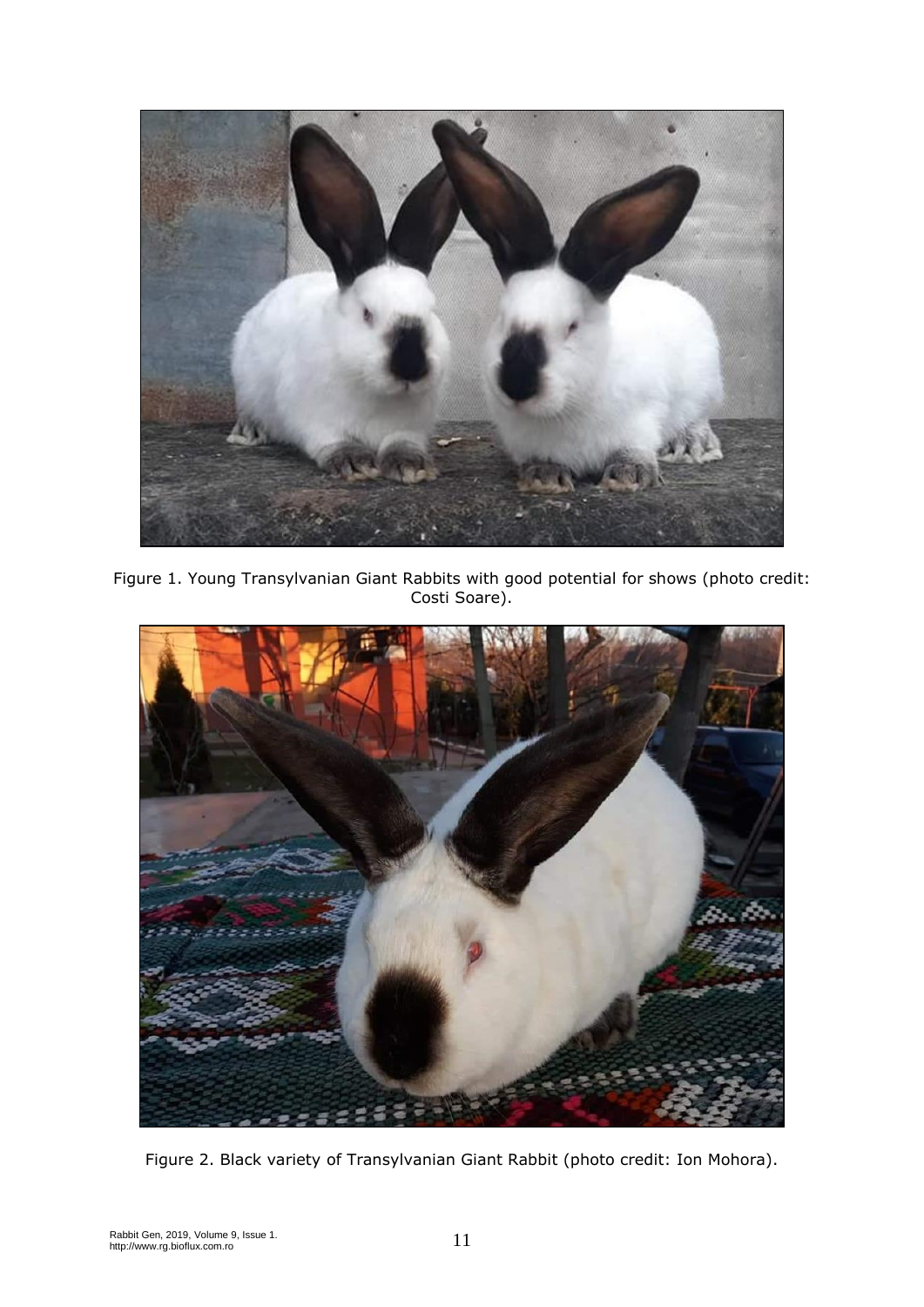

Figure 3. Havana variety of Transylvanian Giant Rabbit (photo credit: Vicențiu Vick).

**How They Try to Transform It**. Rabbit breeders and some judges in shows have popularized the German Giant body shape as being mandatory for all large breeds of rabbits, which is not exactly accurate. If we look at the morphology of the body of the large breeds, as presented in the European Standard for Show Rabbits, we can see that there are at least three large breeds that show significant differences from the German Giant-specific body type: Blue of Mähren (Figure 4), White of Bouscat (Figure 5) and Blue of Saint Nicolas (Figure 6).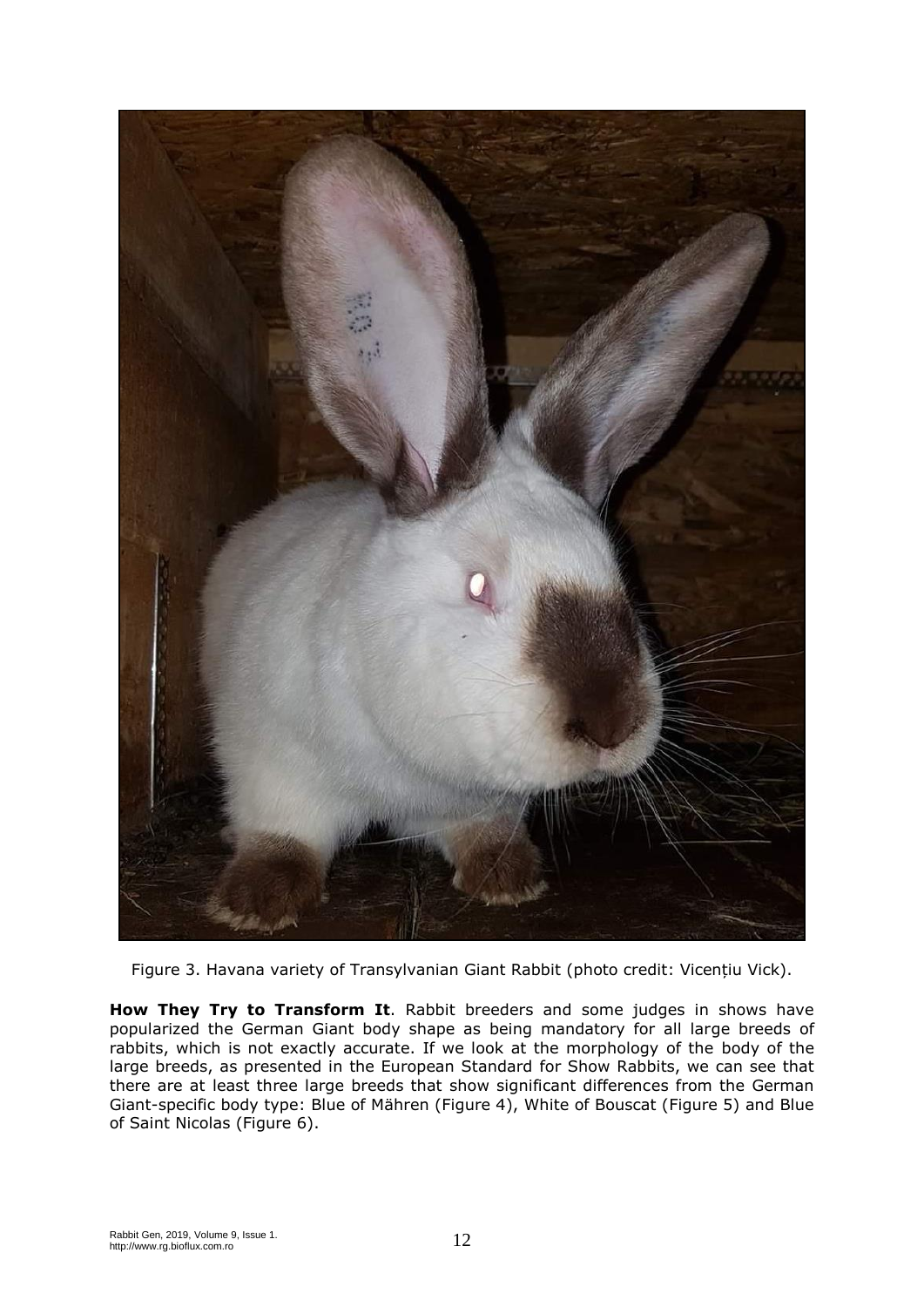

Figure 4. Blue of Mähren (Source: Entente Européenne d'Aviculture et de Cuniculture, 2003).



Figure 5. White of Bouscat (Source: Entente Européenne d'Aviculture et de Cuniculture 2003).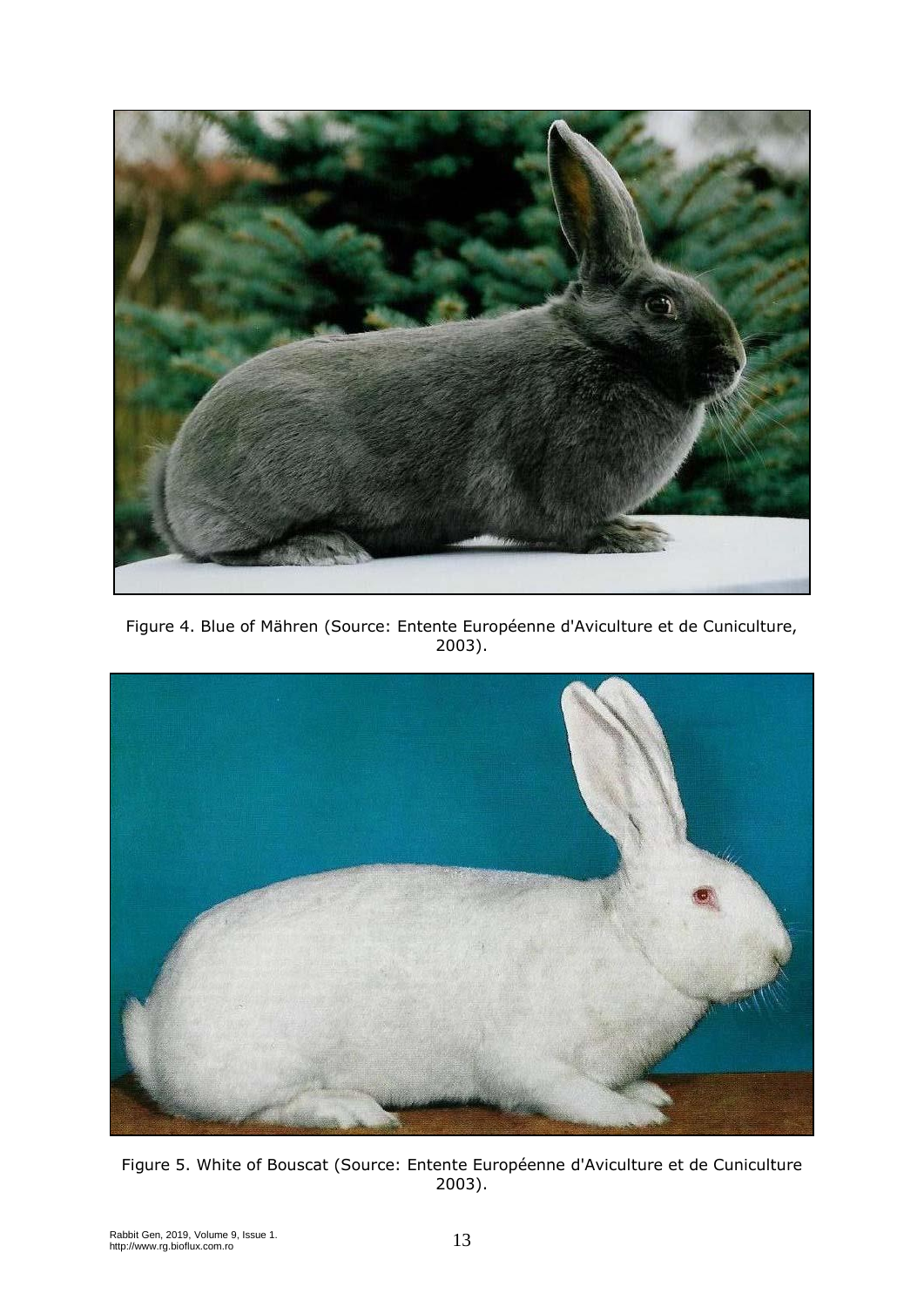

Figure 6. Blue of Saint Nicolas (Source: Entente Européenne d'Aviculture et de Cuniculture 2003).

**Please Stay as You Are**. Even if the rabbit breeds evolve over time, we consider that the breeds must be maintained on the initial improving trajectory, to prevent the loss of their original morphological, productive or aesthetic qualities, as the case may be.

The fact that there are other large breeds of rabbits that do not look morphologically similar to the German Giant breed, and no only, is an argument that TGR should not be considered unsightly if it does not respect this morphological type.

The tendency of breeders and referees to judge the shape of the TGR body according to the criteria valid for the German Giant breed could transform the TGR into a new variety of German Giant.

**Conclusions**. Although the TGR is a breed for show, it adds some features specific to the production strains of rabbit. Rabbit breeders and some judges in shows have popularized the German Giant body shape as being mandatory for all large breeds of rabbits, which is not exactly accurate. The tendency of breeders and referees to judge the shape of the TGR body according to the criteria valid for the German Giant breed could transform the TGR into a new variety of German Giant.

## **References**

- Abdel-Kafy E. S. M., Ahmed S. S. E. D., El-Keredy A., Ali N. I., Ramadan S., Farid A., 2018 Genetic and phenotypic characterization of the native rabbits in Middle Egypt. Veterinary World 11(8):1120-1126.
- Entente Européenne d'Aviculture et de Cuniculture, 2003 Standards for the judgment of the exhibition rabbit acknowledged by the European Association. The 4<sup>th</sup> edition.